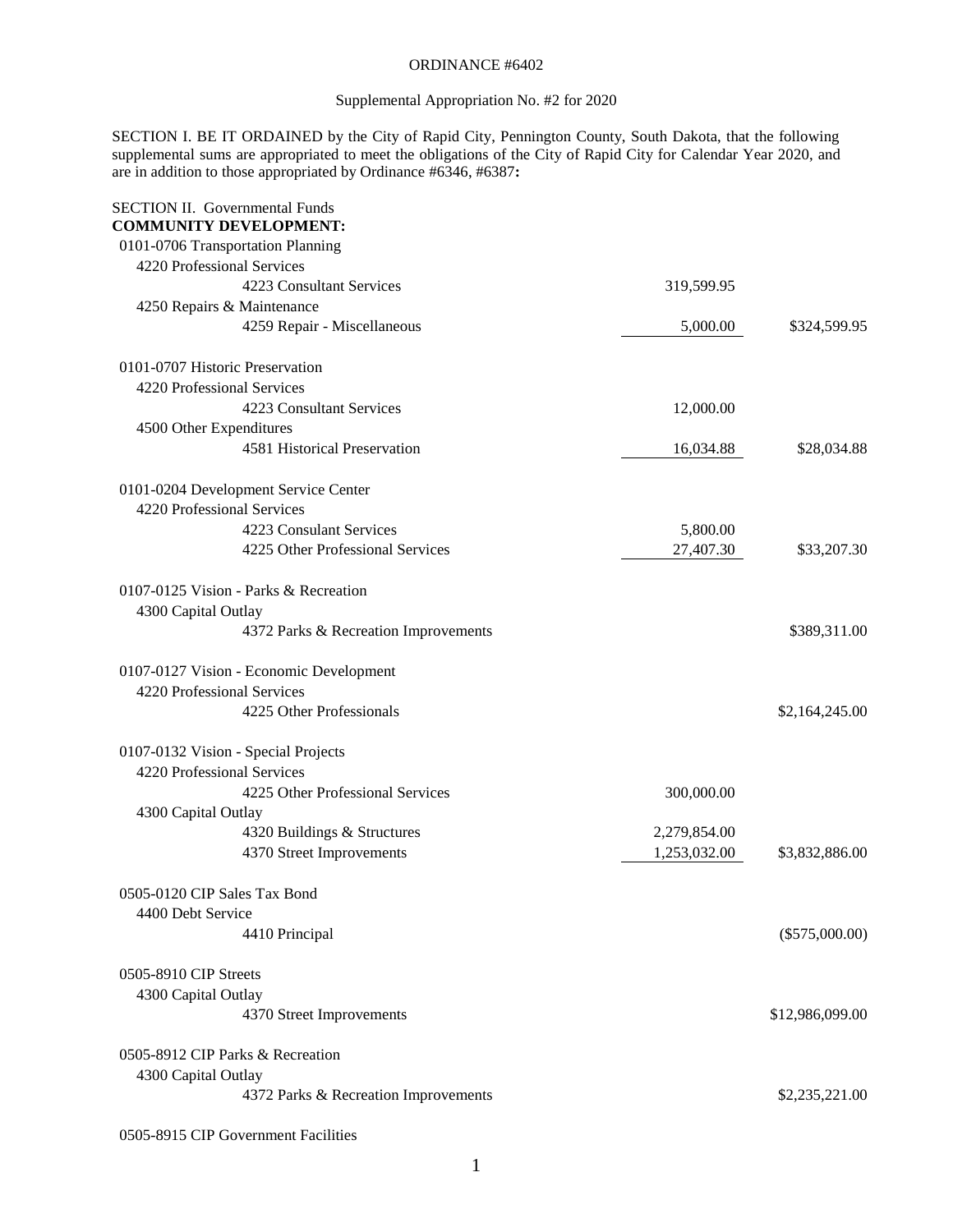| 4300 Capital Outlay                         |                                      |             |                     |                 |
|---------------------------------------------|--------------------------------------|-------------|---------------------|-----------------|
| 4320 Buildings & Structures                 |                                      |             |                     | \$2,628,473.00  |
|                                             |                                      |             |                     |                 |
| 0505-8918 CIP Fire Vehicles                 |                                      |             |                     |                 |
| 4300 Capital Outlay                         |                                      |             |                     |                 |
|                                             | 4360 Machinery & Automated Equipment |             |                     | \$504,602.00    |
| 0505-8919 CIP Information Technology        |                                      |             |                     |                 |
| 4290 Miscellaneous Expenses                 |                                      |             |                     |                 |
| 4295 Computers                              |                                      |             |                     | \$440,097.00    |
| 0505-89101 CIP STP Funds                    |                                      |             |                     |                 |
| 4300 Capital Outlay                         |                                      |             |                     |                 |
| 4370 Street Improvements                    |                                      |             |                     | \$12,022,406.00 |
|                                             |                                      |             |                     |                 |
|                                             | TOTAL COMMUNITY DEVELOPMENT          |             |                     | \$37,014,182.13 |
| <b>TRANSPORTATION:</b>                      |                                      |             |                     |                 |
| 0101-0301 Streets/Highways                  |                                      |             |                     |                 |
| 4300 Capital Outlay                         |                                      |             |                     |                 |
|                                             | 4370 Street Improvements             |             |                     | \$350,411.63    |
|                                             |                                      |             |                     |                 |
|                                             | <b>TOTAL TRANSPORTATION</b>          |             |                     | \$350,411.63    |
| PERSONS, PROPERTY, SAFETY, PROTECTION:      |                                      |             |                     |                 |
| 0101-20124 Police Grants                    |                                      |             |                     |                 |
| 4110 Salary & Wages                         |                                      |             |                     |                 |
| 4110 Salary & Wages                         |                                      |             | 379,389.00          |                 |
| 4220 Professional Services                  |                                      |             |                     |                 |
| 4225 Other Professional Services            |                                      |             | 60,000.00           |                 |
| 4260 Supplies & Materials                   |                                      |             |                     |                 |
| 4261 Office Supplies                        |                                      |             | 60,000.00           |                 |
| 4269 Miscellaneous Supplies & Materials     |                                      |             | 60,000.00           |                 |
| 4270 Travel & Training                      |                                      |             |                     |                 |
| 4270 Travel & Training                      |                                      |             | 60,000.00           | \$619,389.00    |
| TOTAL PERSONS, PROPERTY, SAFETY, PROTECTION |                                      |             |                     | \$619,389.00    |
| <b>TOTAL GOVERNMENT FUNDS</b>               |                                      |             | \$37,983,982.76     |                 |
| <b>Means of Financing: Government Funds</b> |                                      |             |                     |                 |
|                                             |                                      |             | Consolidated        |                 |
| Means of Financing                          | General Fund                         | Vision Fund | Construction        |                 |
| <b>All Government Funds</b>                 | 0101                                 | 0107        | Fund 0505<br>Totals |                 |

| All Government Funds            | 0101           | 0107           | Fund 0505       | Totals          |
|---------------------------------|----------------|----------------|-----------------|-----------------|
| Other Revenue                   | \$619,389.00   |                |                 | \$619,389.00    |
| <b>Undesignated Cash</b>        | \$454,209.22   | \$6,386,442.00 | \$30,241,898.00 | \$37,082,549.22 |
| Transfers In/Out                |                |                |                 | \$0.00          |
| Intergovernmental Revenue       | \$282,044.54   |                |                 | \$282,044.54    |
| <b>Total Means of Financing</b> | \$1,355,642.76 | \$6,386,442,00 | \$30,241,898.00 | \$37,983,982.76 |
| Total Uses of 2020 Budget       | \$1,355,642.76 | \$6,386,442.00 | \$30,241,898.00 | \$37,983,982.76 |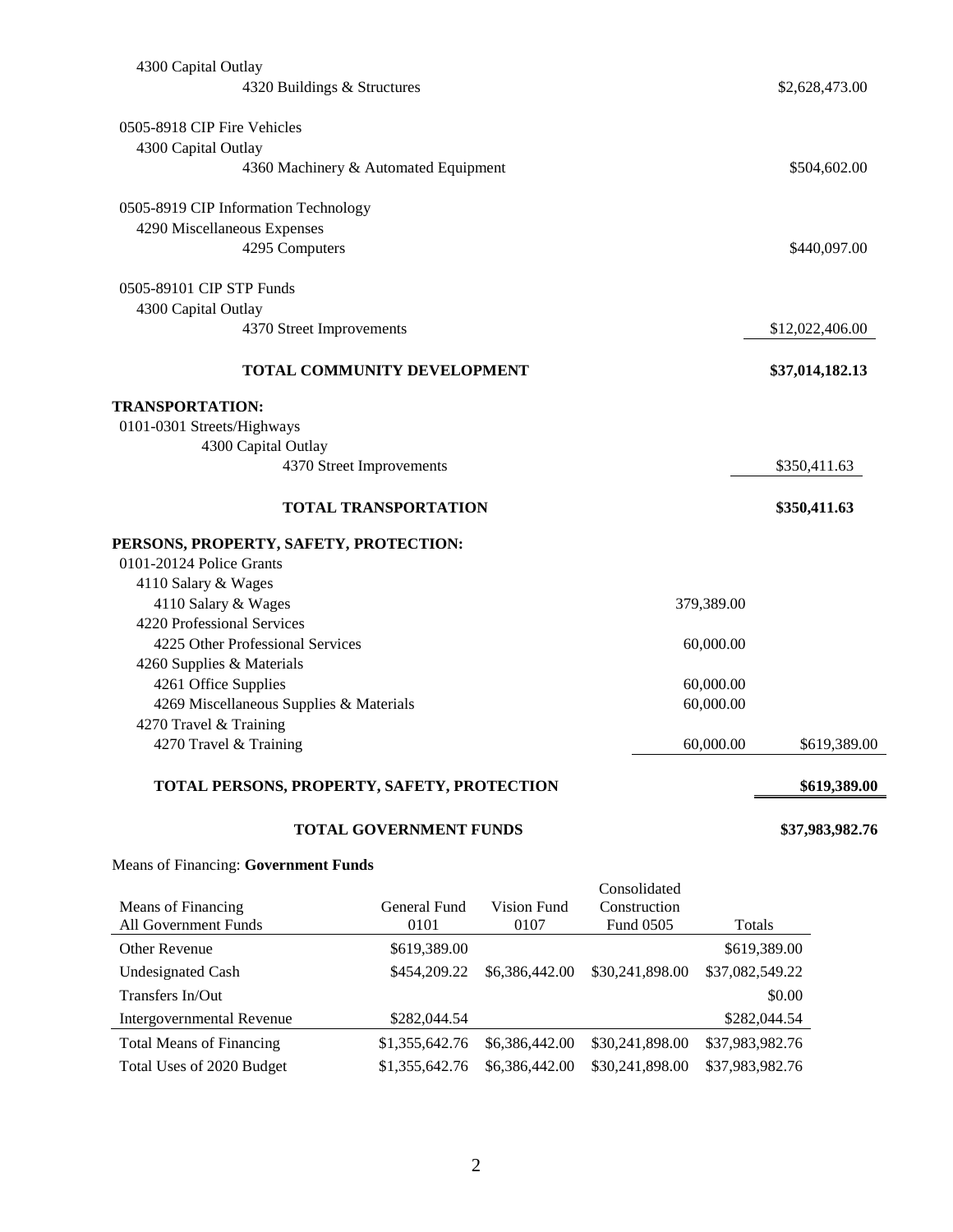SECTION III. Enterprise Funds

# **SERVICES TO PERSONS, PROPERTY:**

0602-0933 Water Replacement Projects

| 4220 Professional Services                                         |                                  |              |                |
|--------------------------------------------------------------------|----------------------------------|--------------|----------------|
|                                                                    | 4223 Consultant Services         | 1,978,767.44 |                |
| 4300 Capital Outlay                                                |                                  |              |                |
|                                                                    | 4310 Land                        | 27,000.00    |                |
|                                                                    | 4320 Buildings & Structures      | 27,500.00    |                |
|                                                                    | 4381 Water Improvements          | 5,413,743.49 | \$7,447,010.93 |
| 0602-0934 Water Expansion Projects                                 |                                  |              |                |
| 4220 Professional Services                                         |                                  |              |                |
|                                                                    | 4223 Consulant Services          | 1,128,392.66 |                |
| 4300 Capital Outlay                                                |                                  |              |                |
|                                                                    | 4310 Land                        | 5,000.00     |                |
|                                                                    | 4381 Water Improvements          | 1,414,400.00 |                |
|                                                                    | 4383 Water Oversize              | 423,771.00   | \$2,971,563.66 |
| 0604-0833 Sewer Replacement Projects<br>4220 Professional Services |                                  |              |                |
|                                                                    | 4223 Consultant Services         | 594,983.36   |                |
| 4300 Capital Outlay                                                |                                  |              |                |
|                                                                    | 4310 Land                        | 33,000.00    |                |
|                                                                    | 4380 Sewer Improvements          | 3,569,133.69 | \$4,197,117.05 |
| 0604-0834 Sewer Expansion Projects<br>4220 Professional Services   |                                  |              |                |
|                                                                    | 4223 Consultant Services         | 1,088,567.96 |                |
| 4300 Capital Outlay                                                |                                  |              |                |
|                                                                    | 4380 Sewer Improvements          | 5,174,280.00 |                |
|                                                                    | 4382 Sewer Oversize              | 290,700.00   | \$6,553,547.96 |
| 0609-7402 Stormwater Drainage Replacement<br>Proj                  |                                  |              |                |
| 4220 Professional Services                                         |                                  |              |                |
|                                                                    | 4223 Consultant Services         | 158,641.00   |                |
| 4300 Capital Outlay                                                |                                  |              |                |
|                                                                    | 4310 Land                        | 11,594.00    |                |
|                                                                    | 4371 Drainage Improvements       | 411,692.00   |                |
|                                                                    | 4382 Sewer Oversize              | 81,163.00    | \$663,090.00   |
| 0609-7403 Stormwater Drainage Expansion<br>Proj                    |                                  |              |                |
| 4220 Professional Services                                         |                                  |              |                |
|                                                                    | 4223 Consultant Services         | 268,570.00   |                |
| 4300 Capital Outlay                                                |                                  |              |                |
|                                                                    | 4310 Land                        | 25,000.00    |                |
|                                                                    | 4371 Drainage Improvements       | 500,000.00   | \$793,570.00   |
| 0612-7101 Solid Waste Collection<br>4220 Professional Services     |                                  |              |                |
|                                                                    | 4225 Other Professional Services |              | \$3,821.38     |
| 0615-7102 Solid Waste Disposal                                     |                                  |              |                |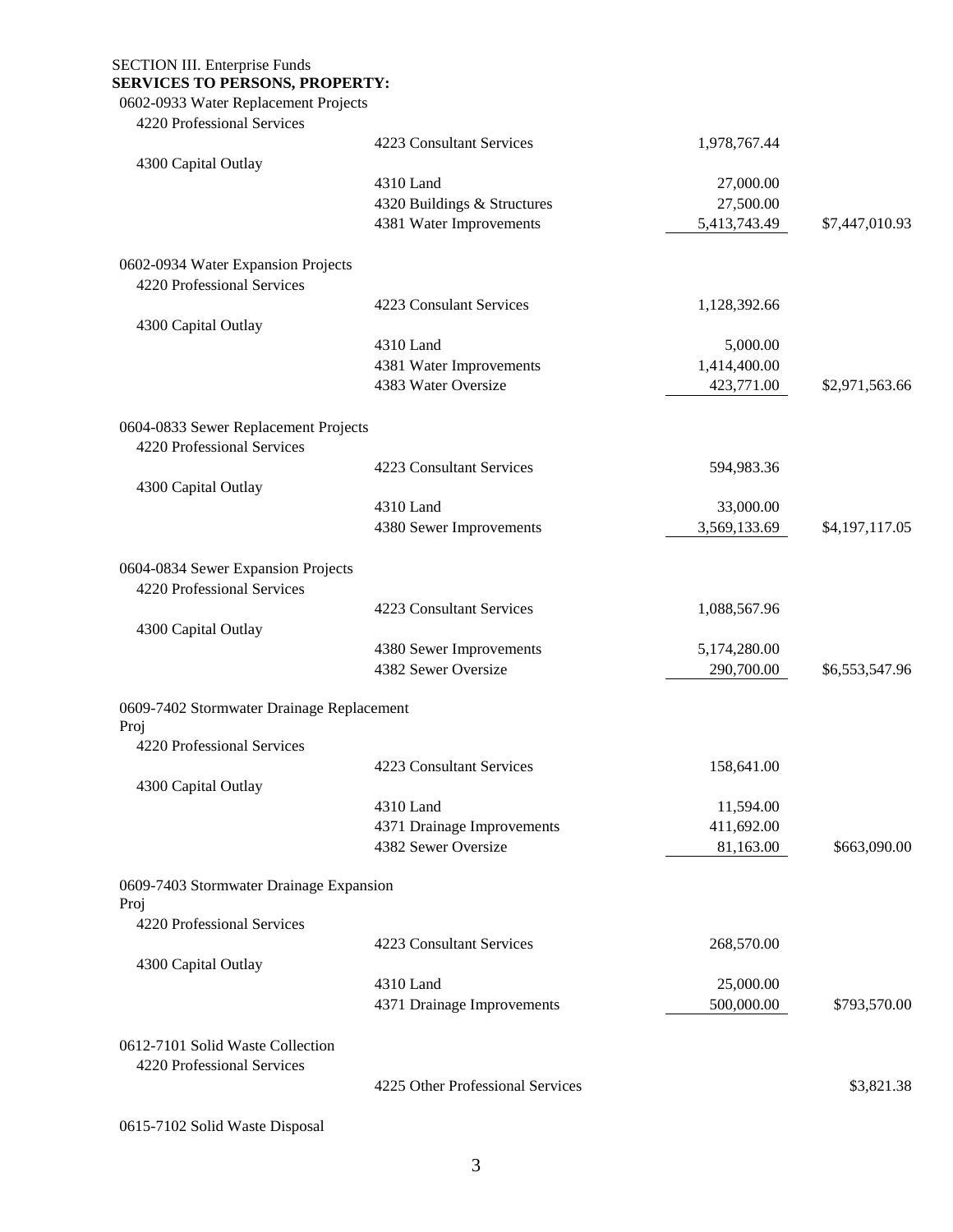| <b>Means of Financing: Enterprise Funds</b>                          |                                     |              |                 |
|----------------------------------------------------------------------|-------------------------------------|--------------|-----------------|
|                                                                      | <b>TOTAL ALL FUNDS</b>              |              | \$61,661,245.37 |
|                                                                      | <b>TOTAL ENTERPRISE FUNDS</b>       |              | \$23,677,262.61 |
|                                                                      | TOTAL SERVICES TO PERSONS, PROPERTY |              | \$23,677,262.61 |
| 4300 Capital Outlay                                                  | 4373 Solid Waste Improvements       | 750,000.00   | \$906,045.99    |
|                                                                      | 4225 Other Professional Services    | (834,000.00) |                 |
| 0615-7104 Solid Waste Capital Projects<br>4220 Professional Services | 4223 Consultant Services            | 990,045.99   |                 |
|                                                                      | 4225 Other Professional Services    |              | \$3,821.36      |
| 0615-7103 Solid Waste MRF<br>4220 Professional Services              |                                     |              |                 |
|                                                                      | 4225 Other Professional Services    | 3,937.19     | \$137,674.28    |
|                                                                      | 4223 Consultant Services            | 133,737.09   |                 |
| 4220 Professional Services                                           |                                     |              |                 |

| Means of Financing                                       | Undesignated     |                 |                  |          |
|----------------------------------------------------------|------------------|-----------------|------------------|----------|
| All Enterprise Funds                                     | Cash             | Total           |                  |          |
| Water Fund 0602                                          | \$10,418,574.59  | \$10,418,574.59 |                  |          |
| Sewer Fund 0604                                          | \$10,750,665.01  | \$10,750,665.01 |                  |          |
| Stormwater Drainage Rund 0609                            | \$1,456,660.00   | \$1,456,660.00  |                  |          |
| Solid Waste Collection Fund 0612                         | \$3,821.38       | \$3,821.38      |                  |          |
| Solid Waste Landfill Fund 0615                           | \$1,047,541.63   | \$1,047,541.63  |                  |          |
| <b>Total Means of Financing</b>                          | \$23,677,262.61  | \$23,677,262.61 |                  |          |
| Total Uses of 2020 Budget                                | \$23,677,262.61  | \$23,677,262.61 |                  |          |
| <b>SECTION IV. Transfers</b>                             |                  |                 |                  |          |
| TO:                                                      | <b>FROM:</b>     |                 | <b>AMOUNT</b>    |          |
| Civic Center Fund 0775                                   | Vision Fund 0107 |                 | \$122,531,335.00 | Non-cash |
| <b>SECTION V. Summary of Supplemental Appropriation:</b> |                  |                 |                  |          |
| Governmental Funds                                       |                  | \$37,983,982.76 |                  |          |
| <b>Enterprise Funds</b>                                  |                  | \$23,677,262.61 |                  |          |
|                                                          |                  | \$61,661,245.37 |                  |          |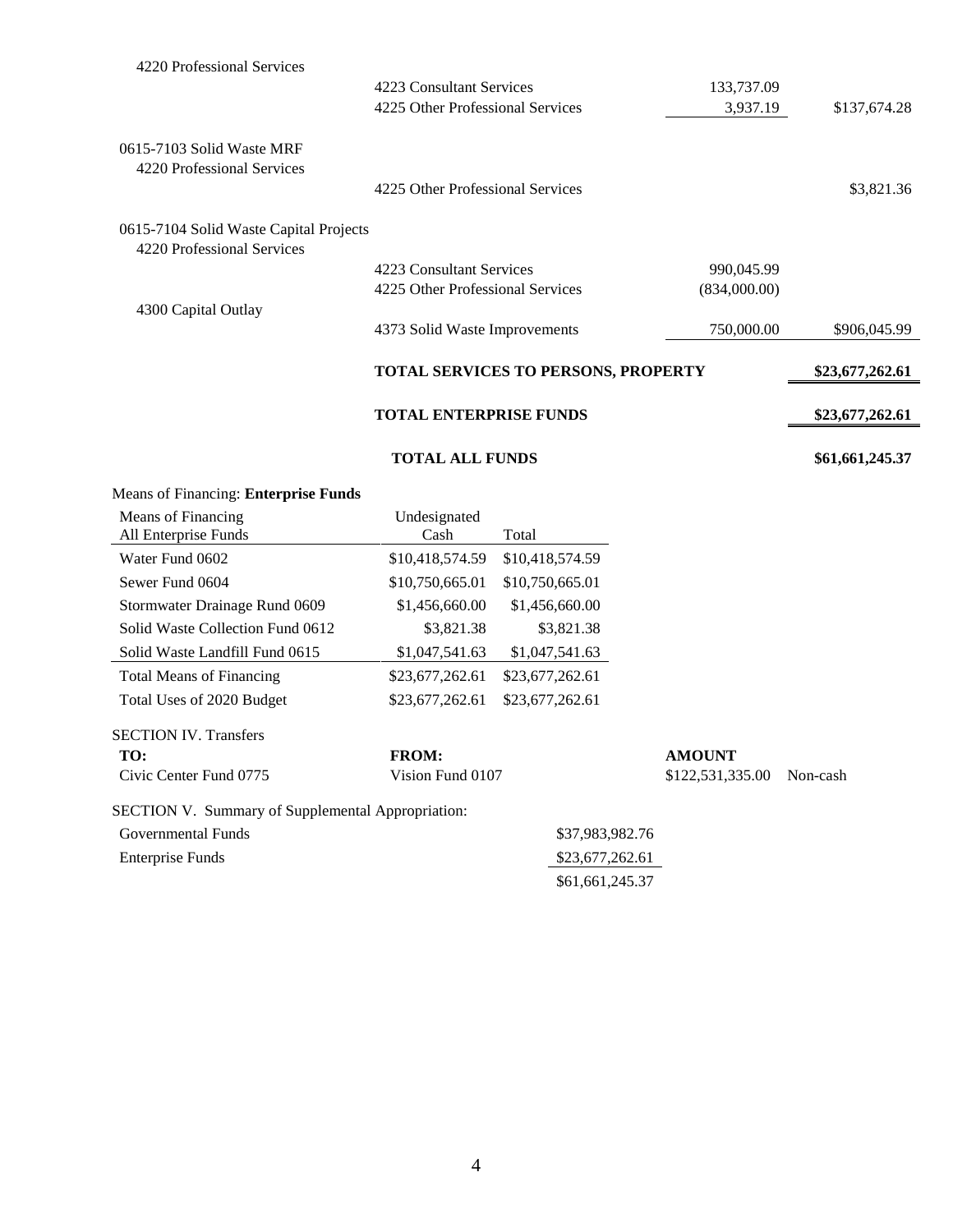# CITY OF RAPID CITY

ATTEST: Mayor Steve Allender

Finance Officer Pauline Sumption

(SEAL)

First Reading: March 16, 2020 Second Reading: April 6, 2020 Published: Effective:

5